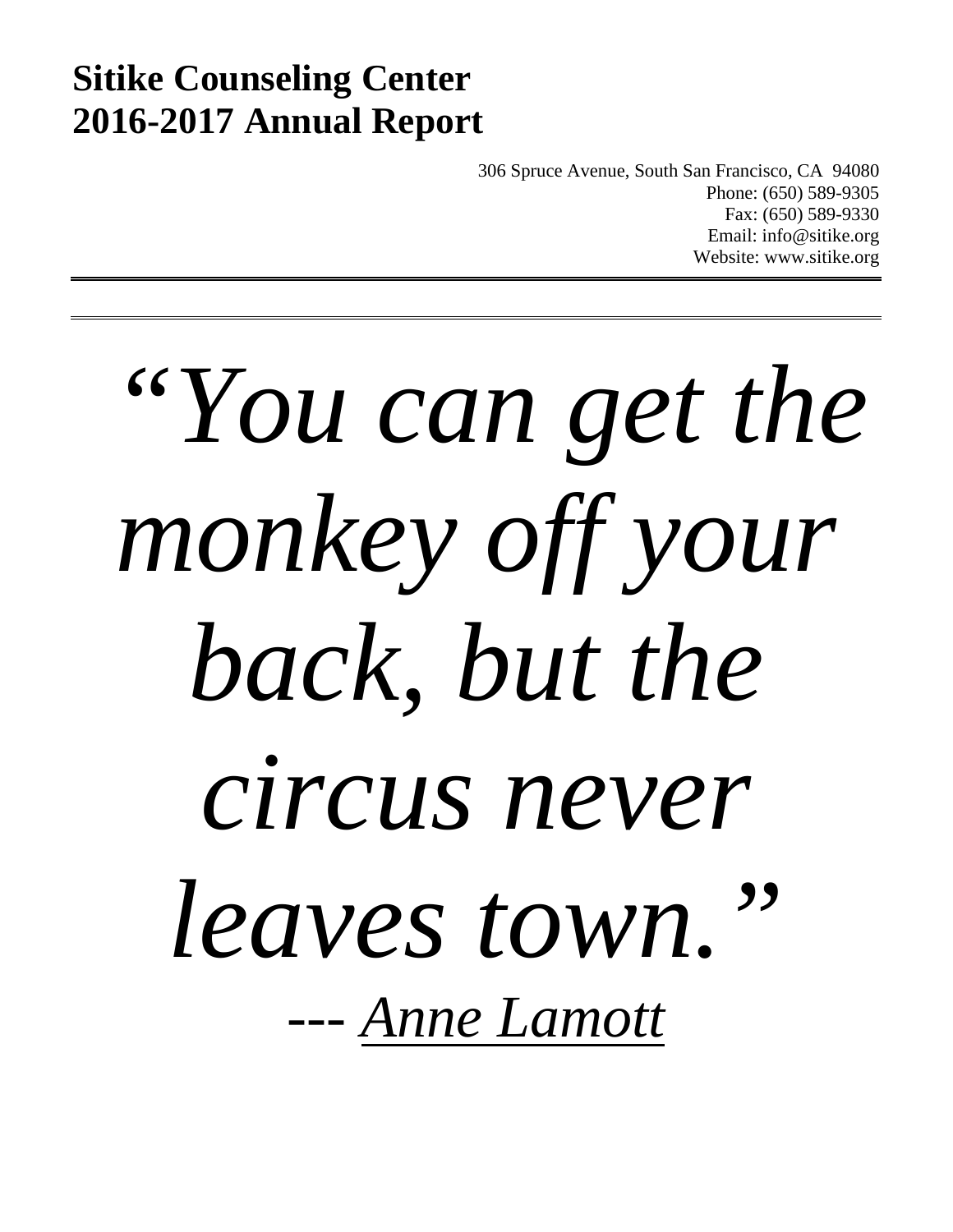| <b>Demographic Summary of All Clients</b> |                               |                        |  |
|-------------------------------------------|-------------------------------|------------------------|--|
|                                           |                               |                        |  |
| <b>Sex</b>                                | <b>Ethnicity</b>              | <b>Residence</b>       |  |
|                                           |                               |                        |  |
|                                           | Asian & Pacific Islander  24% |                        |  |
|                                           |                               |                        |  |
|                                           |                               |                        |  |
| Age                                       |                               |                        |  |
|                                           |                               |                        |  |
|                                           | <b>Drugs of Choice</b>        |                        |  |
|                                           |                               |                        |  |
|                                           |                               | South San Francisco25% |  |
|                                           |                               |                        |  |
|                                           |                               |                        |  |
|                                           |                               |                        |  |
|                                           |                               |                        |  |

*We value an environment that is:*

- *respectful, empathic, compassionate, dignified and collaborative in its interactions with clients and staff.*
- *appreciative of people's uniqueness, strength, flexibility, and willingness to learn, grow and change.*
- *honest, inclusive and that honors respectful feedback and allows for people to question themselves in order to better serve clients and assist one another in their professional growth.*
- *a learning environment in nature, understanding that people make mistakes. We value the taking of responsibility and the process of growth that comes from this.*

*Outpatient Programs*

The Discover Recovery Program is a three- to twelve-month outpatient program for adult men and women. Clients attend two to four times per week based on their individual need. The curriculum links recovery from substance abuse with recovery from mental and emotional challenges and providing guidance for both. The program combines informational lectures on addiction and mental and physical health-related issues, psycho education group process, workbook exercises and individual counseling to provide comprehensive treatment. Clients are assessed for additional occupational, housing, literacy and health care needs and are linked to appropriate services.

This year Sitike has added services to treat clients referred for Anger Management and Domestic Violence treatment. The programs run four to twelve months and meet the requirements for court-ordered outpatient treatment.

|            |                  | Successful completion57% |
|------------|------------------|--------------------------|
| <b>Sex</b> | <b>Ethnicity</b> | <b>Residence</b>         |
|            |                  |                          |
|            |                  |                          |
| Age        |                  |                          |
|            |                  |                          |
|            |                  |                          |
|            |                  |                          |
|            |                  |                          |
|            |                  | South San Francisco29%   |
|            |                  |                          |
|            |                  |                          |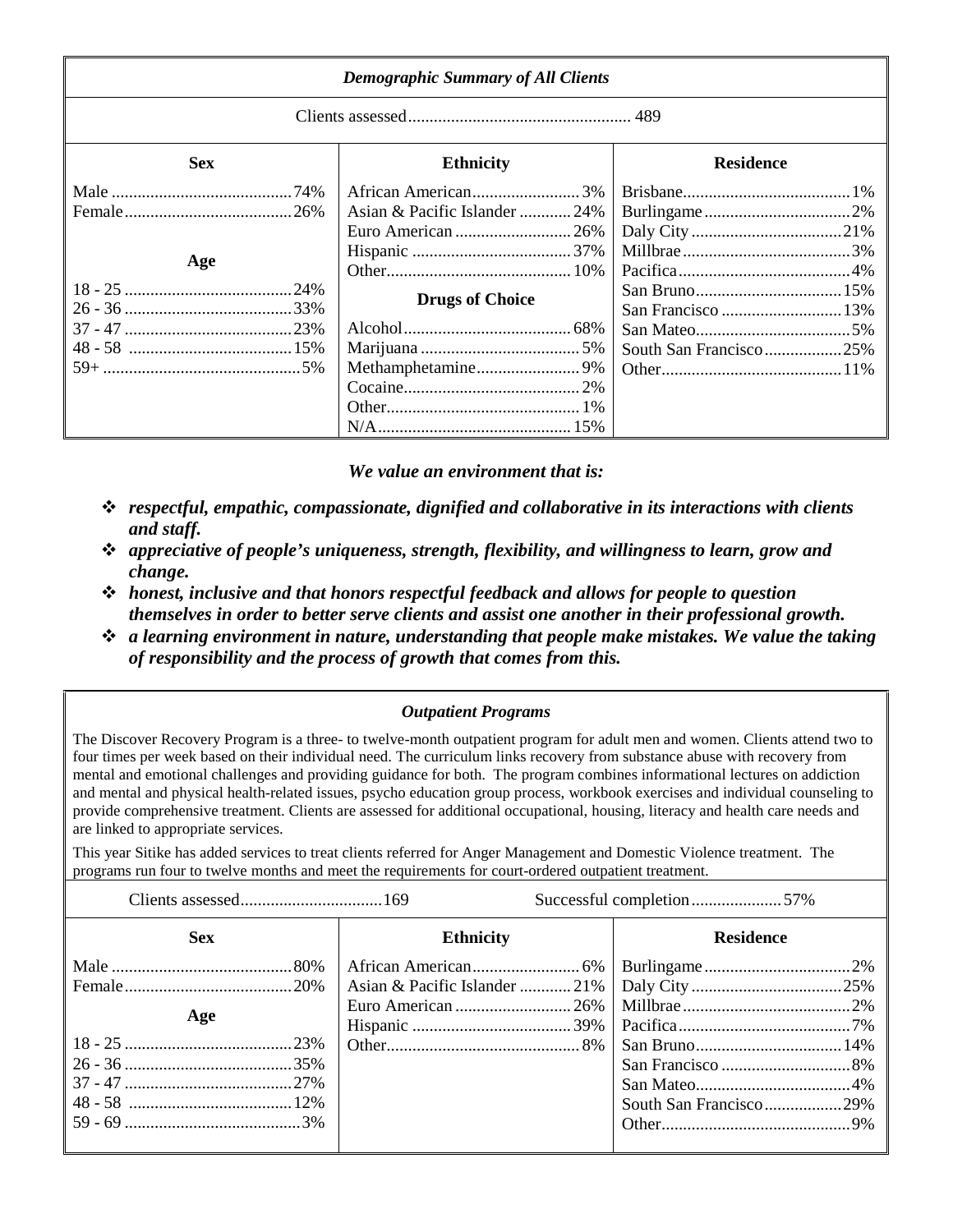## *Women's Intensive Day Treatment Program*

The Women's Intensive Day Treatment Program is a gender-specific structured, three-phase program with individualized, comprehensive, and intensive services. Women attend three to five days per week, four hours per day, for a minimum of three months to a maximum of one year. Transportation to and from the facility and on-site therapeutic day care for the attendees' children (age five and under) are provided, along with one hot nutritionally balanced meal. The program utilizes the evidencebased work of Dr. Stephanie Covington, a clinician, author, organizational consultant, and lecturer who is recognized for her pioneering work in the area of women's trauma and other issues.

The program includes group and individual therapy; case management; 12-step meeting attendance monitoring; women's health education; parenting & child development education; relapse prevention; vocational rehabilitation; anger management; reading, writing, and math classes and General Education Diploma (GED) preparedness.

Clients assessed...................................17 Successful completion.....................65%

| <b>Sex</b> | <b>Ethnicity</b> | <b>Residence</b>       |
|------------|------------------|------------------------|
|            |                  |                        |
| Age        |                  |                        |
|            |                  |                        |
|            |                  |                        |
|            |                  |                        |
|            |                  | South San Francisco34% |
|            |                  |                        |
|            |                  |                        |

# *Our Vision:*

*diversity, compassion, healing, and growth are encouraged, valued, and celebrated;*

- *the devastating effects of substance abuse, mental illness, and violence are diminished;*
- *relationships, families, and children thrive.*

# *First Offender Drinking Driver Program*

The First Offender Drinking Driver Program provides education and counseling over the course of 3, 6 or 9 months. The goals of the program are to prevent continued driving while under the influence and to intervene in the progressive development of the disease of addiction.

| <b>Sex</b> | <b>Ethnicity</b> | <b>Residence</b>       |  |
|------------|------------------|------------------------|--|
|            |                  |                        |  |
|            |                  |                        |  |
|            |                  |                        |  |
|            |                  |                        |  |
| Age        |                  |                        |  |
|            |                  |                        |  |
|            |                  |                        |  |
|            |                  | South San Francisco23% |  |
|            |                  |                        |  |
|            |                  |                        |  |